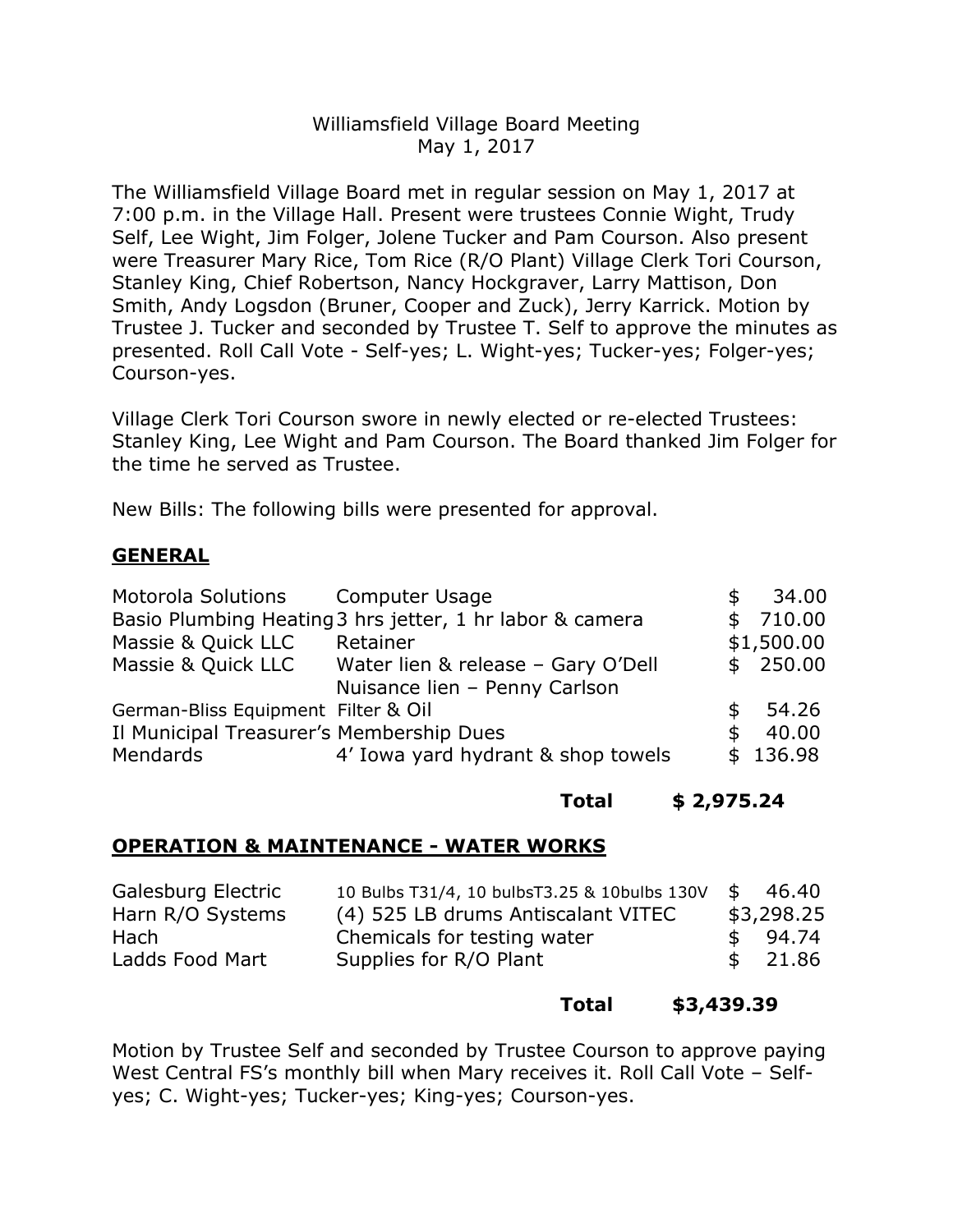Motion by Trustee Tucker and seconded by Trustee Courson to approve new bills as presented. Roll Call Vote – Self-yes; C. Wight-yes; Tucker-yes; Kingyes; Courson-yes.

Trustee Tucker reviewed financial statements for the month. All were in order. Motion by Trustee Courson and seconded by Trustee Self to approve financial statement. Roll Call Vote – Self-yes; C. Wight-yes; Tucker-yes; King-yes; Courson-yes.

Public Comment: Don Smith voiced his concern with the culvert on the east side of the fire station. President Wight told him that he was driving around and writing down all of the clogged drains in town to hopefully come to a solution. There are a few residents that are concerned with the unsightly property at 113 S Elm Street; the back yard is still full of junk and pallets. He has already been issued a ticket for a nuisance violation. The Knox County Sheriff Department is following up with the resident and landlord. There is a resident on Gale St that has exposed tires in his yard that Chief Robertson is going to touch base with them on the unsightly property violations.

Maintenance Report: The culvert/drain needs worked on by the fire station, it is clogged. The man holes down Gale St need cleaned and unclogged also. A company can come in and run a camera down the drains and see where the clogs are. The maintenance department needs to start keeping a detailed log on the jobs they are doing and the time spent on each job.

Police Report: The following calls for service were handled by the police department for the month of April:

| 1 accidental dial      |
|------------------------|
| Warned/advised         |
| Report on file         |
| Report on file         |
| Checked on for updates |
|                        |

### **Citations issued in February:**

| <b>Violations</b>   | <b>Citations</b> | Warnings |  |
|---------------------|------------------|----------|--|
| Seatbelt            |                  |          |  |
| Speeding            |                  |          |  |
| Disobeyed Stop Sign |                  |          |  |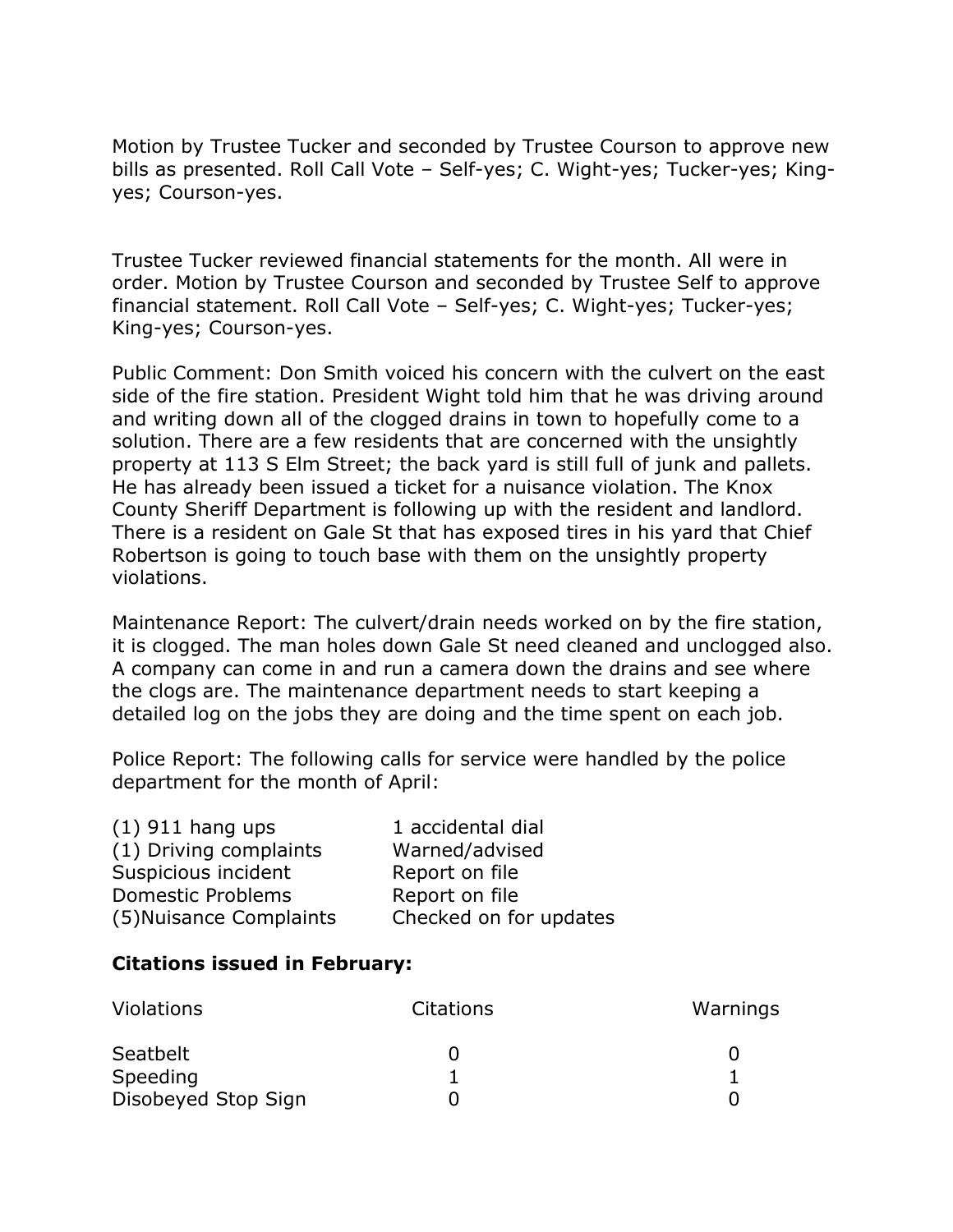| <b>Ordinance Violations</b> |  |
|-----------------------------|--|
| Other                       |  |

Water Report: The control box at the R/O plant lost a relay and Oberlander had to troubleshoot and they are in process of getting the correct part. A list of all of the broken water meters has been distributed. Hall's Plumbing and our maintenance department need to meet and discuss what meters will get fixed next. There are a couple of meters that Halls have installed that still aren't working properly so those will be their priority. The new computer in the R/O building still hasn't been installed, they are waiting for Oberlander to finish up their current jobs and then they will start at our R/O Plant.

Street Report: Andy Logsdon representing Bruner, Cooper and Zuck met with Michael Gray and Rick Secrist concerning the streets that need to be rocked and chipped with the Motor Fuel Tax funds. They explored the option of grinding down the streets and the intersections to make the streets more even and smooth but that option is very expensive and over budget. Lee expressed his concern with the rock clogging drains, which seems to be part of the Village street problems also. Andy assured him the workers can dial back on the gravel around the drains. Trustee Tucker inquired about another method other than rock and chip to help the streets. Andy explained there are a few different options but the rock and chip method is the best method for the Village's budget. They will first put down cold patch on spots that need it throughout the Village streets. The streets that are going to get rocked and chipped are Park Road, the north end of Pine Street, Legion Road and the north end of Chestnut Street. The County will do the rock and chipping again. The total for the engineer's fees, cold patch and oil and chipping is \$14,639.61. Motion to approve street repairs by Trustee C. Wight and seconded by Trustee Self. Roll Call Vote – Self-yes; C. Wight-yes; Tucker-yes; King-yes; Courson-yes. GA Rich said they cannot lower their bid on the estimate to change the flow of the chemicals at the water tower so that plan will need to be put on hold for now.

New Business: The next paint and electronic recycle day will be held on June 3rd.

The Board went into executive session at 8:30pm to discuss the Board positions and part time employment for the Village.

The Board went back into regular session and voted on Lee Wight for Village President and Stewart Hickerson for Trustee to fill Lee's seat.